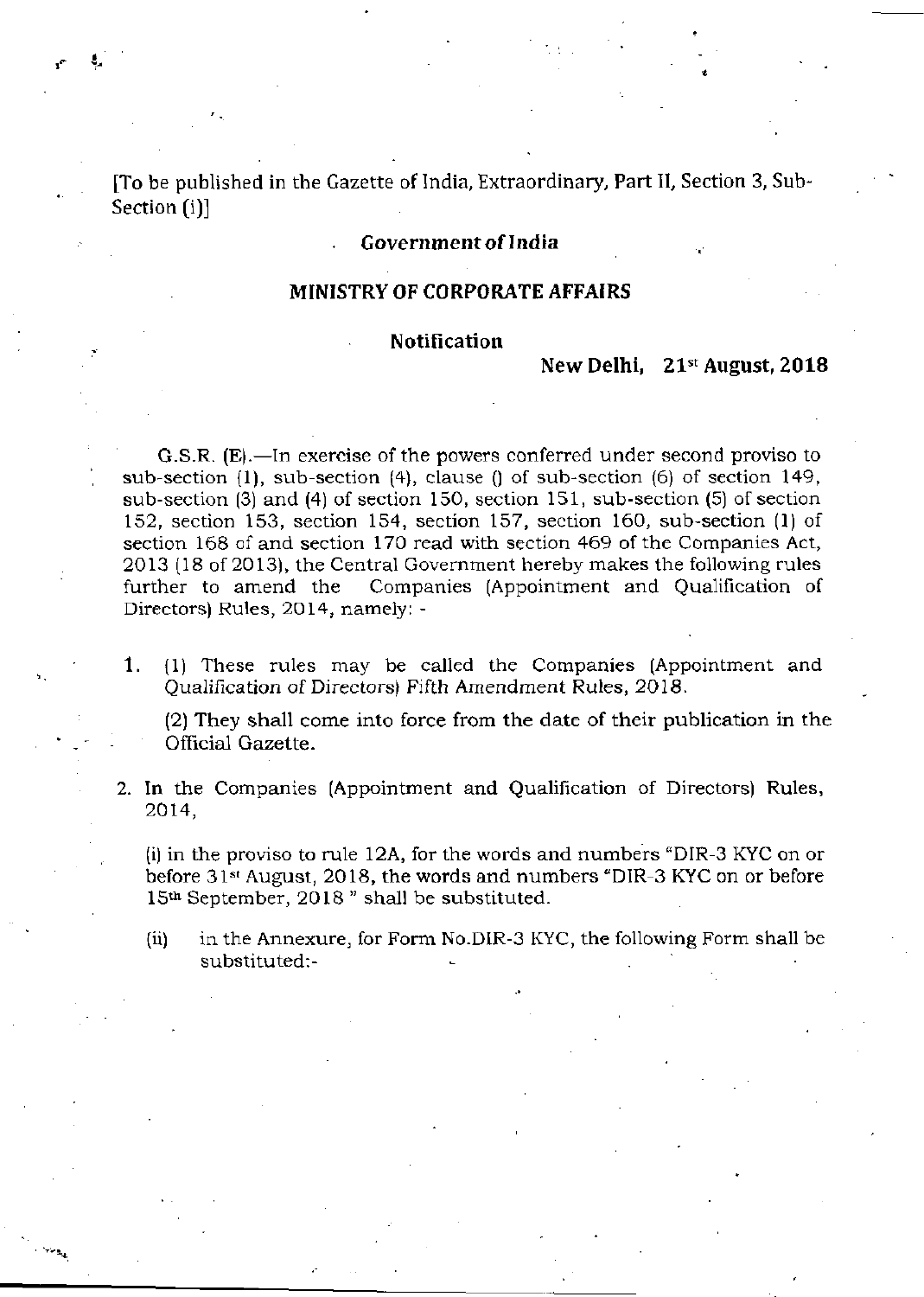| (Appointment<br>Directors} Rules, 2014] | <b>FORM NO.DIR-3-KYC</b><br>[Pursuant to rule 12A of The Companies<br>and Qualification of                               |                  | <b>KYC of Directors</b>                                                                                                                                                                                                                                                                                                                     |          |
|-----------------------------------------|--------------------------------------------------------------------------------------------------------------------------|------------------|---------------------------------------------------------------------------------------------------------------------------------------------------------------------------------------------------------------------------------------------------------------------------------------------------------------------------------------------|----------|
| Form Language                           | O English                                                                                                                | 0 Hindi          |                                                                                                                                                                                                                                                                                                                                             |          |
| Note-                                   |                                                                                                                          |                  |                                                                                                                                                                                                                                                                                                                                             |          |
|                                         | correct the details in Income-tax PAN. Refer instruction kit for details.<br>1. (a) *Director Identification Number(DIN) |                  | - In case of Indian nationals, Income-tax Permanent Account Number (Income-tax PAN) is mandatory in all<br>cases even if there is no change in Income-tax PAN. In such cases, director details should be as per Income-tax<br>PAN. In case the details as per Income-tax PAN are incorrect, director/designated partner is advised to first | Pre-fill |
| (b) Name                                |                                                                                                                          |                  |                                                                                                                                                                                                                                                                                                                                             |          |
|                                         | 2. 7 Director's name (Enter full name and do not use abbreviations)                                                      |                  |                                                                                                                                                                                                                                                                                                                                             |          |
| (a) First name                          |                                                                                                                          |                  |                                                                                                                                                                                                                                                                                                                                             |          |
| (b) Last name                           |                                                                                                                          |                  |                                                                                                                                                                                                                                                                                                                                             |          |
| (c) Middle name                         |                                                                                                                          |                  |                                                                                                                                                                                                                                                                                                                                             |          |
|                                         | 3. *Father's Name (Even married women must give father's name)                                                           |                  |                                                                                                                                                                                                                                                                                                                                             |          |
| (a) First name                          |                                                                                                                          |                  |                                                                                                                                                                                                                                                                                                                                             |          |
| (b) Last name                           |                                                                                                                          |                  |                                                                                                                                                                                                                                                                                                                                             |          |
| (c) Middle name                         |                                                                                                                          |                  |                                                                                                                                                                                                                                                                                                                                             |          |
|                                         |                                                                                                                          |                  |                                                                                                                                                                                                                                                                                                                                             |          |
| 4. * Whether a citizen of India         | O Yes                                                                                                                    | O No             |                                                                                                                                                                                                                                                                                                                                             |          |
| 5. * Nationality                        |                                                                                                                          |                  |                                                                                                                                                                                                                                                                                                                                             |          |
| 6. • Whether resident in India          | O Yes                                                                                                                    | O No             |                                                                                                                                                                                                                                                                                                                                             |          |
| 7. *Date of birth                       |                                                                                                                          | (DD/MM/YYYY)     |                                                                                                                                                                                                                                                                                                                                             |          |
| 8. *Gender                              | O Male<br>O Female                                                                                                       | Transgender<br>0 |                                                                                                                                                                                                                                                                                                                                             |          |
| 9. Income tax PAN                       |                                                                                                                          |                  | <b>Marify Income-tax PAN</b>                                                                                                                                                                                                                                                                                                                |          |
|                                         |                                                                                                                          |                  |                                                                                                                                                                                                                                                                                                                                             |          |

k s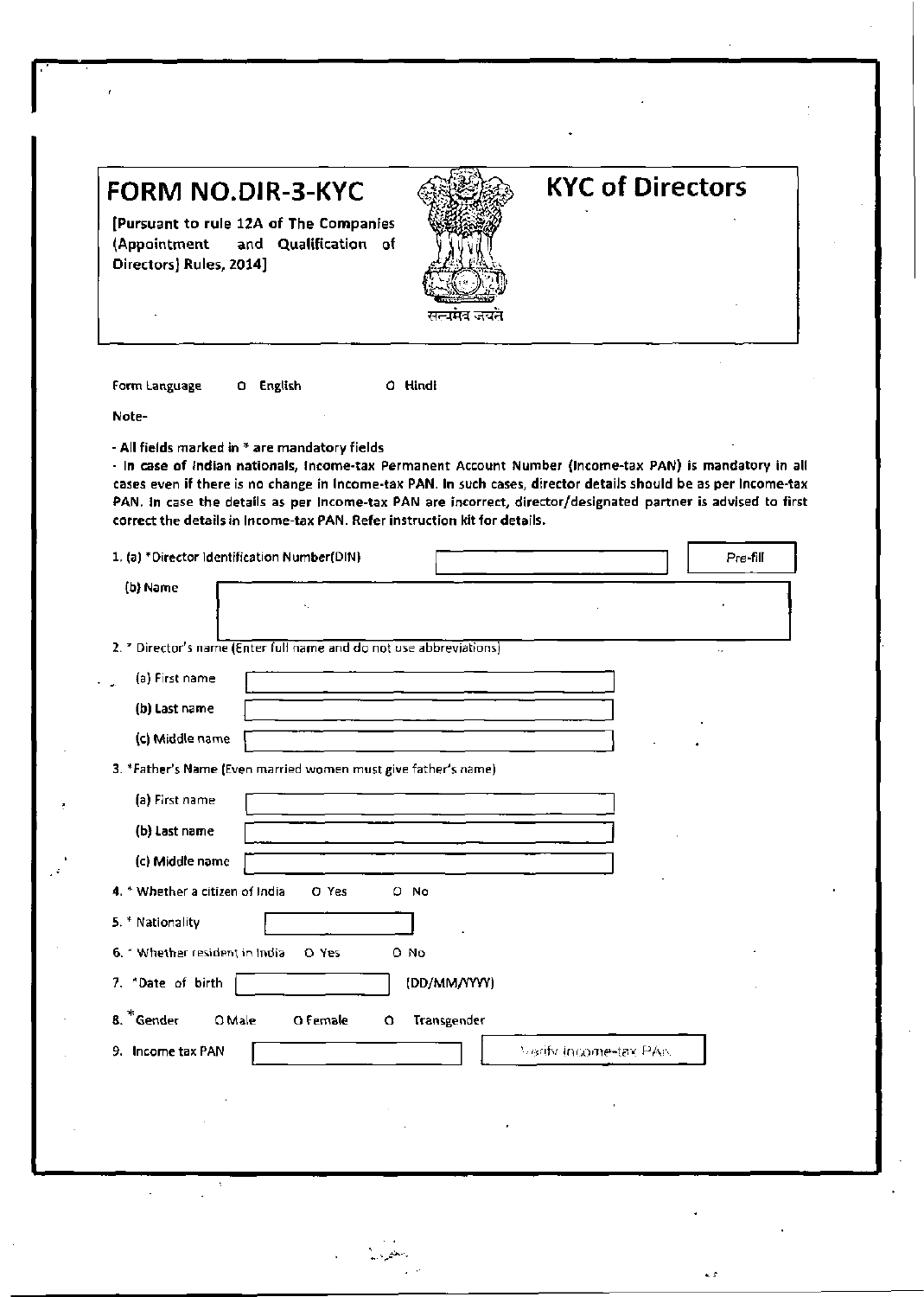| 10. Do you have Aadhaar                                   | O Yes O No                                                                                                                     |          |
|-----------------------------------------------------------|--------------------------------------------------------------------------------------------------------------------------------|----------|
| Aadhaar number                                            |                                                                                                                                |          |
| 11. Voter's Identity card number                          |                                                                                                                                |          |
| 12. *Do You have a valid passport                         | O Yes O No                                                                                                                     |          |
| #Passport number                                          |                                                                                                                                |          |
| 13. Driving license number                                |                                                                                                                                |          |
| 14. * Personal Mobile Number                              | Country Code<br>Mobile Number                                                                                                  | Send OTP |
| 15. * Personal Email ID                                   |                                                                                                                                |          |
| 16. * Enter OTP for Mobile Number                         | Verify OTP                                                                                                                     |          |
| 17. * Enter OTP for Email ID                              |                                                                                                                                |          |
| $*$ City<br>$*$ State<br>ISO country code<br>$^*$ Country | $*$ Pin code<br>Phone<br>Fax<br>19. Whether present residential address is same as permanent residential address O Yes<br>O No |          |
| 20. Present residential address                           |                                                                                                                                |          |
|                                                           |                                                                                                                                |          |
| $*$ Line I                                                |                                                                                                                                |          |
| Line II                                                   |                                                                                                                                |          |
| ${}^*$ City                                               |                                                                                                                                |          |
|                                                           | $*$ Pin code                                                                                                                   |          |
| $*$ State<br>ISO country code                             | Fax<br>Phone                                                                                                                   |          |
|                                                           |                                                                                                                                |          |
| $\displaystyle{{}^*$ Country                              |                                                                                                                                |          |
|                                                           |                                                                                                                                |          |
|                                                           |                                                                                                                                |          |
| G)                                                        |                                                                                                                                |          |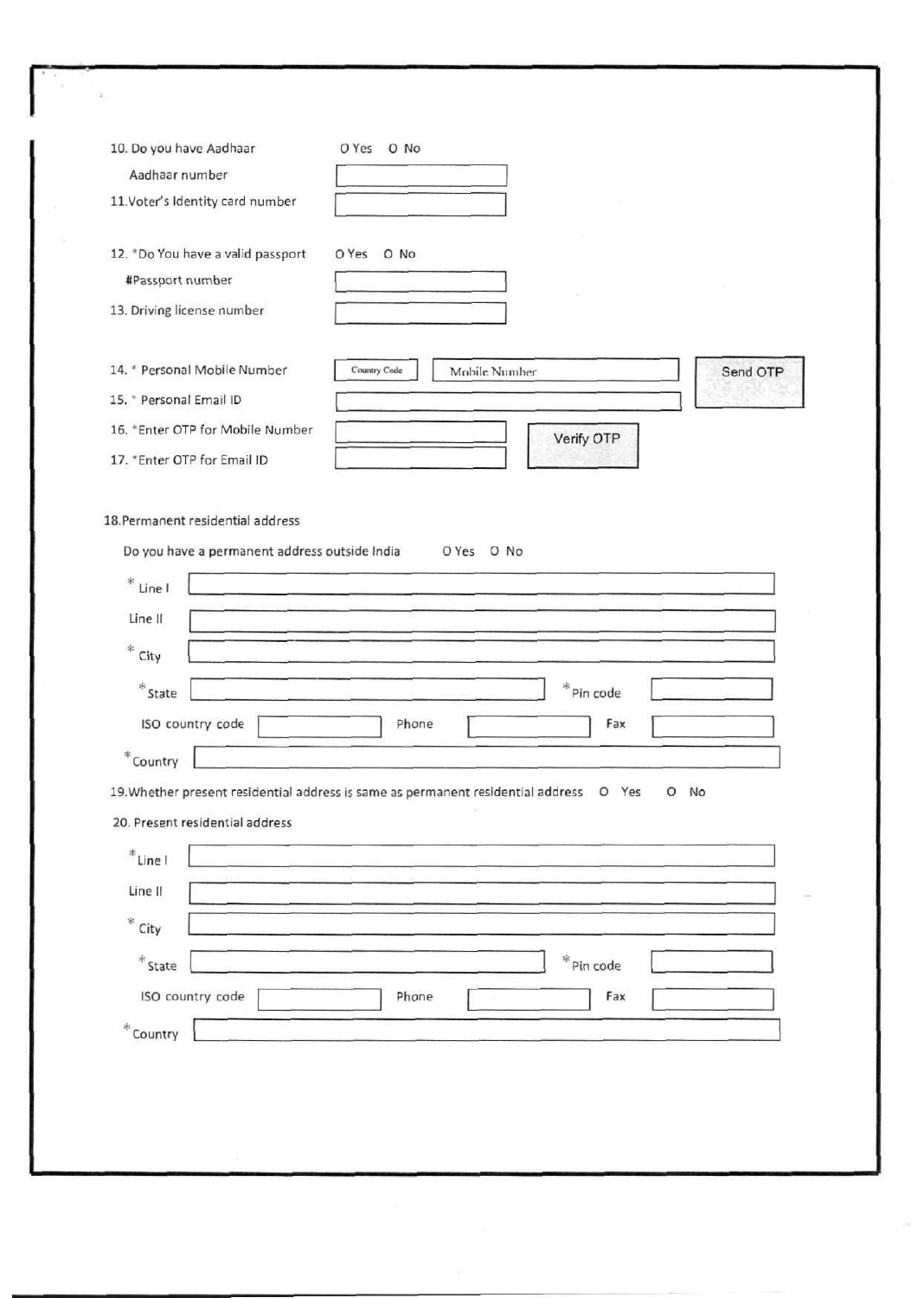## **Attachments: List of Attachments**

- 1. \* Proof of permanent address
- 2. Copy of Aadhaar Card
- 3. Copy of Passport
- 4. Proof of present address
- 5. Optional attachments, if any

| Attach |  |
|--------|--|
| Attach |  |
| Attach |  |
| Attach |  |
| Attach |  |



Remove attachment

### **Verification**

I, hereby confirm and verify that the particulars given in the Form herein above are true and also are in agreement with the documents being attached to this form.

- (i) The documents being attached to the Form DIR-3KYC belong to me. I further confirm that all required documents have been duly issued by the respective government authority and are being attached to the Form DIR-3 KYC and
- (ii) I further confirm that the Mobile No and email ID belong personally to me and
- (iii) I have not been declared as proclaimed offender by any Economic Offence Court or Judicial Magistrate Court or High Court or any other Court, and
- (iv) I have no other allotted DIN other than DIN in which changes are intimated under section 154 of the Companies Act,2013 or a Designated Partner Identification Number under section 7 of the Limited Liability Partnership Act, 2008.
- (v) I shall be liable under section 448 of the Act and under relevant provisions of the Indian Penal Code, 1860 and any other law as applicable, if any statement in this application is found to be false or any material fact is found to be have been omitted.

**\*To be digitally signed by Applicant** DSC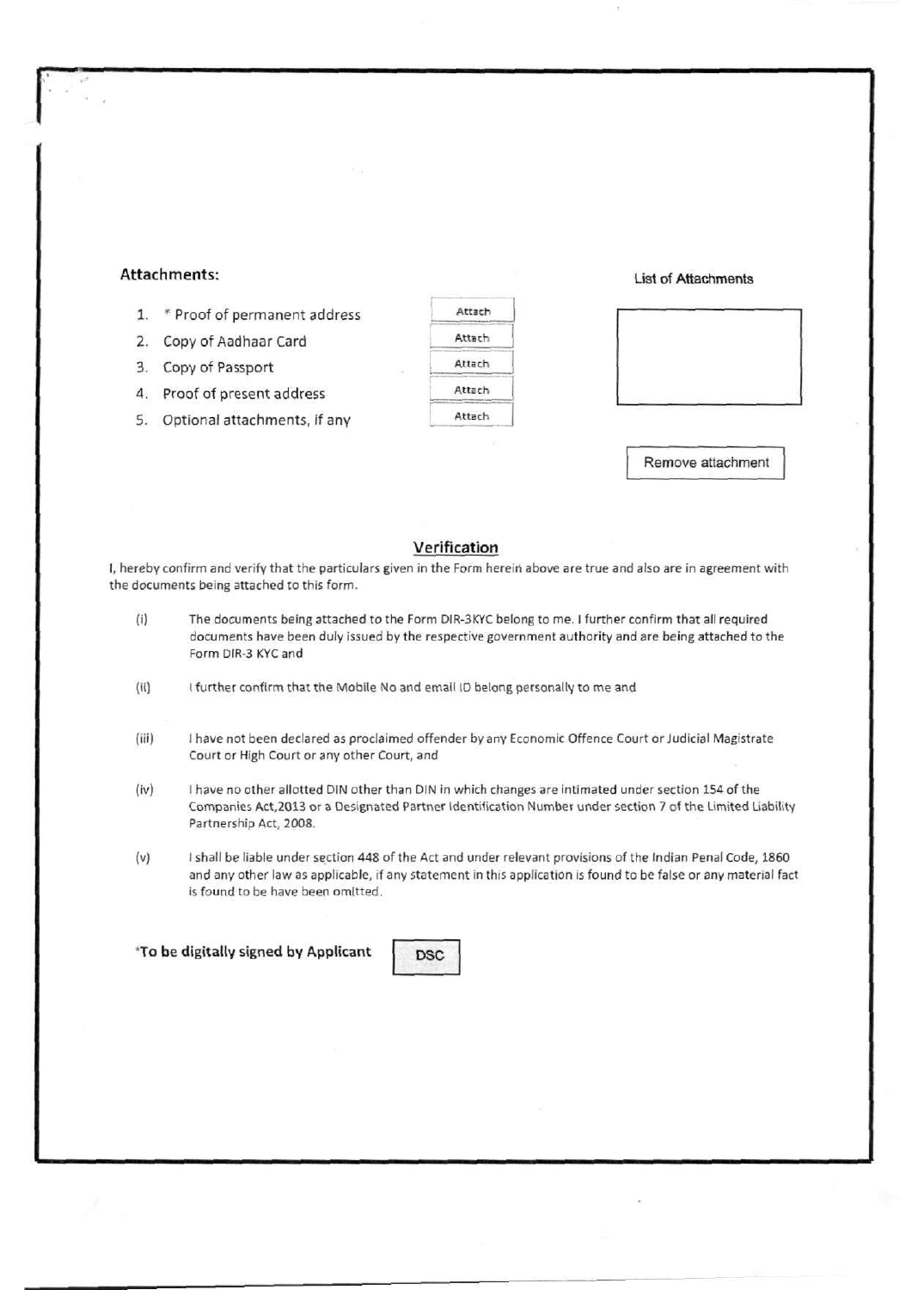### **Certification**

I declare that I have been duly engaged for the purpose of certification/verification of this form. It is hereby certified that:

\* I have satisfied myself about the identity of the applicant and his address based on the perusal of the original of the attached document.

Note: In case where the applicant is residing outside India the particulars have to be verified from the documents dulv attested by the attesting authority as prescribed.

" I have verified and attested the documents of the applicant based on the Originals documents produced before me.

\* All required attachments have been completely attached to this application

\* I have gone through the provisions of The Companies Act, 2013 and rules thereunder for the subject matter of this form and matters incidental thereto and I have verified the above particulars (including attachment(s)) fi om the original records maintained by the Company/applicant which is subject matter of this form and found them to be true, cor rect and complete and no information material to this form has been suppressed.

'I further certify that:

- o ' Mobile No and ema'l ID belong to the applicant / Director signing the form.
- o \* All the required attachments have been completely and legibly attached to this form;
- o " I have kept a copy of this form and attachments thereto, in my records for further reference
- \*it is understood that I shall be liable for action under section 448 of The Companies Act, 2013 for wrong certifications, if any found at any stage.

| <b>DSC Box</b><br>*To be digitally signed by        |                   |      |
|-----------------------------------------------------|-------------------|------|
| *Category                                           |                   | ٠    |
| *Whether Associate or Fellow<br>$\bigcap$ Associate | Fellow            |      |
| *Membership Number                                  |                   |      |
| <sup>*</sup> Certificate of Practice Number         |                   |      |
| Check Form                                          | i se og skriften. | 送り上げ |

Note: Attention is drawn to provisions of Section 448 and 449 which provide for punishment for false statement / certificate and punishment for false evidence respectively.

This e-Form has been taken on file maintained by the register of companies through electronic mode and on the basis of statement of correctness given by the Director and professional.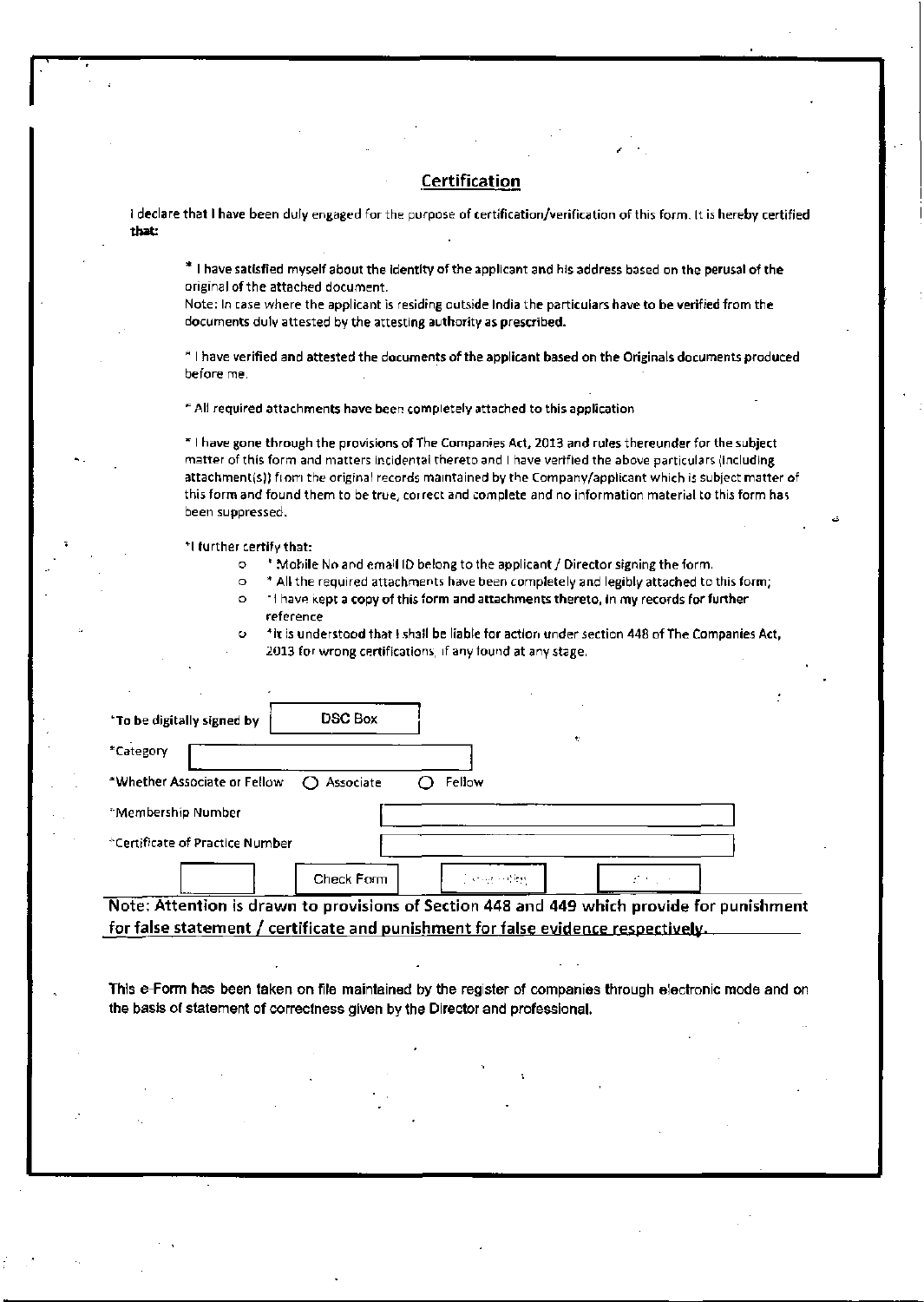# F.No. 01/22/2013 CL-V (Pt-III)]

 $(K.V.R.Murty)$ , Joint Secretary.

Note: The principal notification was published in the Gazette of India, Part II, Section 3, Sub-section (i) *vide* number G.S.R. 259(E) dated 31<sup>st</sup> March, 2014 and subsequently amended *vide* the following notifications:-

| Serial<br>Number | Notification Number | Notification Date |
|------------------|---------------------|-------------------|
| 1.               | G.S.R. 671 (E)      | 18.09.2014        |
| 2.               | G.S.R. 42(E)        | 19.01.2015        |
| 3.               | G.S.R. 839 (E)      | 05.07.2017        |
| 4.               | G.S.R.51(E)         | 22.01.2018        |
| 5.               | G.S.R.431(E)        | 07.05.2018        |
| 6.               | G.S.R. 558(E)       | 12.06.2018        |
| $\overline{7}$   | G.S.R. 615(E)       | 05.07.2018        |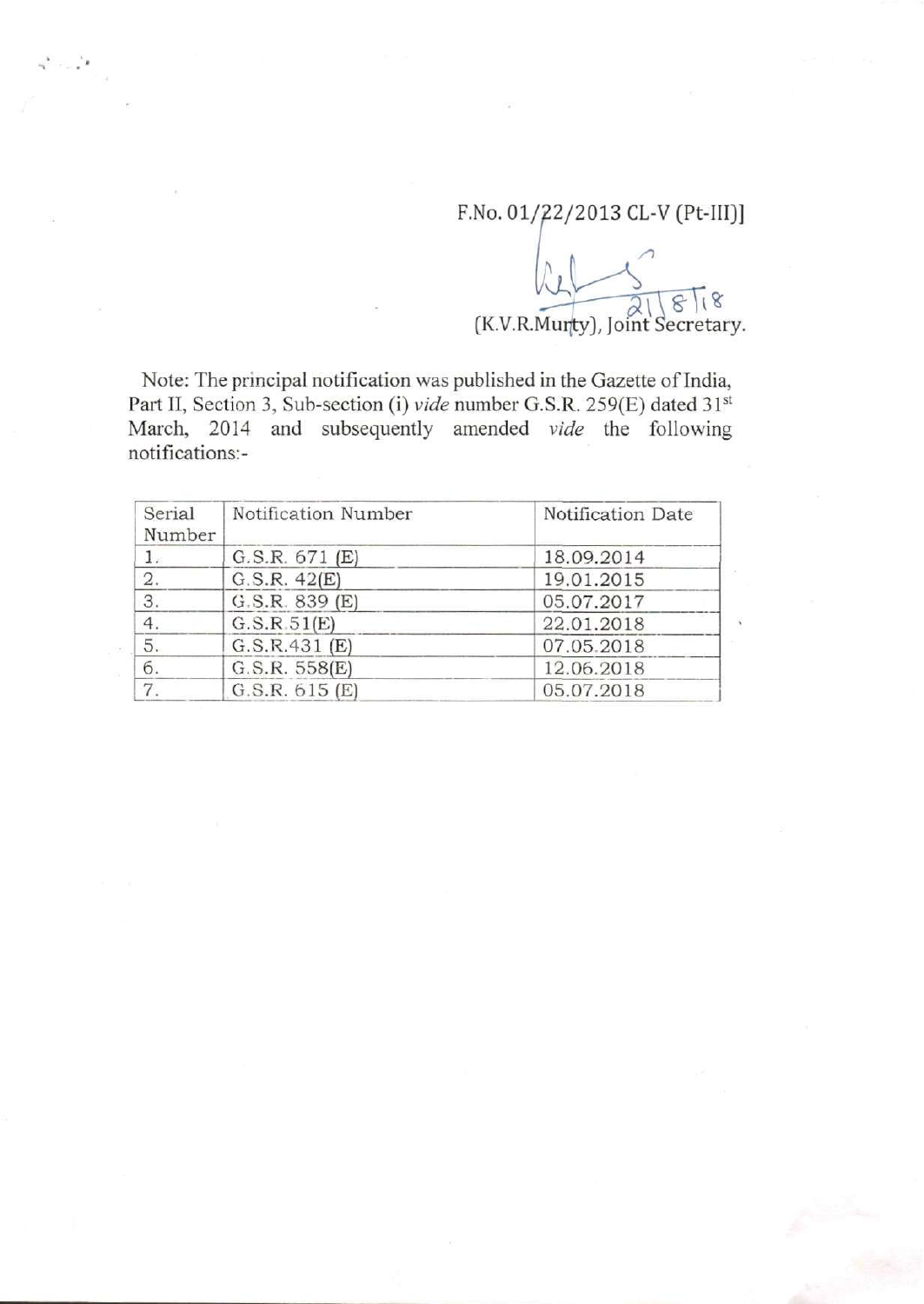# [भारत का राजपत्र, असाधारण, भाग-2, खंड 3, उपखंड (i) में प्रकाशनार्थ]

# भारत सरकार कारपोरेट कार्य मंत्रालय अधिसूचना

# $\overline{r}$  **f**  $\overline{r}$  **f**  $\overline{r}$  **f**  $\overline{r}$  **f**  $\overline{r}$  **f**  $\overline{r}$  **f**  $\overline{r}$  **f**  $\overline{r}$  **f**  $\overline{r}$  **f**  $\overline{r}$  **f**  $\overline{r}$  **f**  $\overline{r}$  **f**  $\overline{r}$  **f**  $\overline{r}$  **f**  $\overline{r}$  **f**  $\overline{r}$  **f**  $\overline{r}$  **f**

1

सा.का.नि. (3T).- केंद्रीय सरकार, कंपनी अधिनियम, 2013 (2013 का 18) की धारा 469 के साथ पठित धारा 149 की उपधारा (1), उपधारा (4), उपधारा (6) के खंड (च), धारा 150 की उपधारा (3) और उपधारा (4), धारा 151, धारा 152 की उपधारा (5), धारा 153, धारा 154, धारा 157, धारा 160, धारा 168 की उपधारा (1) और धारा 170 दवारा प्रदत्त शक्तियों का प्रयोग करते हुए कंपनी (निदेशकों की नियुक्ति और अर्हताएं) नियम, 2014 में आगे और संशोधन करने के लिए निम्नलिखित नियम बनाती है, अर्थात:-

- 1. (1) इन नियमों का संक्षिप्त नाम कंपनी (निदेशकों की नियुक्ति और अर्हताएं) पांचवां  $\frac{1}{100}$ संशोधन नियम, 2018 है।
	- ये नियम राजपत्र में इनके प्रकाशन की तारीख से प्रवृत्त होंगे।  $(2)$

2. कंपनी (निदेशकों की नियुक्ति और अर्हताएं) नियम, 2014 में,

(i) नियम 12क के परंतुक में, "तारीख 31 अगस्त, 2018 तक या उससे पहले डीआईआर-3-केवाईसी" शब्दों और संख्याओं के लिए "तारीख 15 सितंबर, 2018 या उससे पहले डीआईआर-3-केवाईसी" शब्द और संख्याएं प्रतिस्थापित की जाएंगी।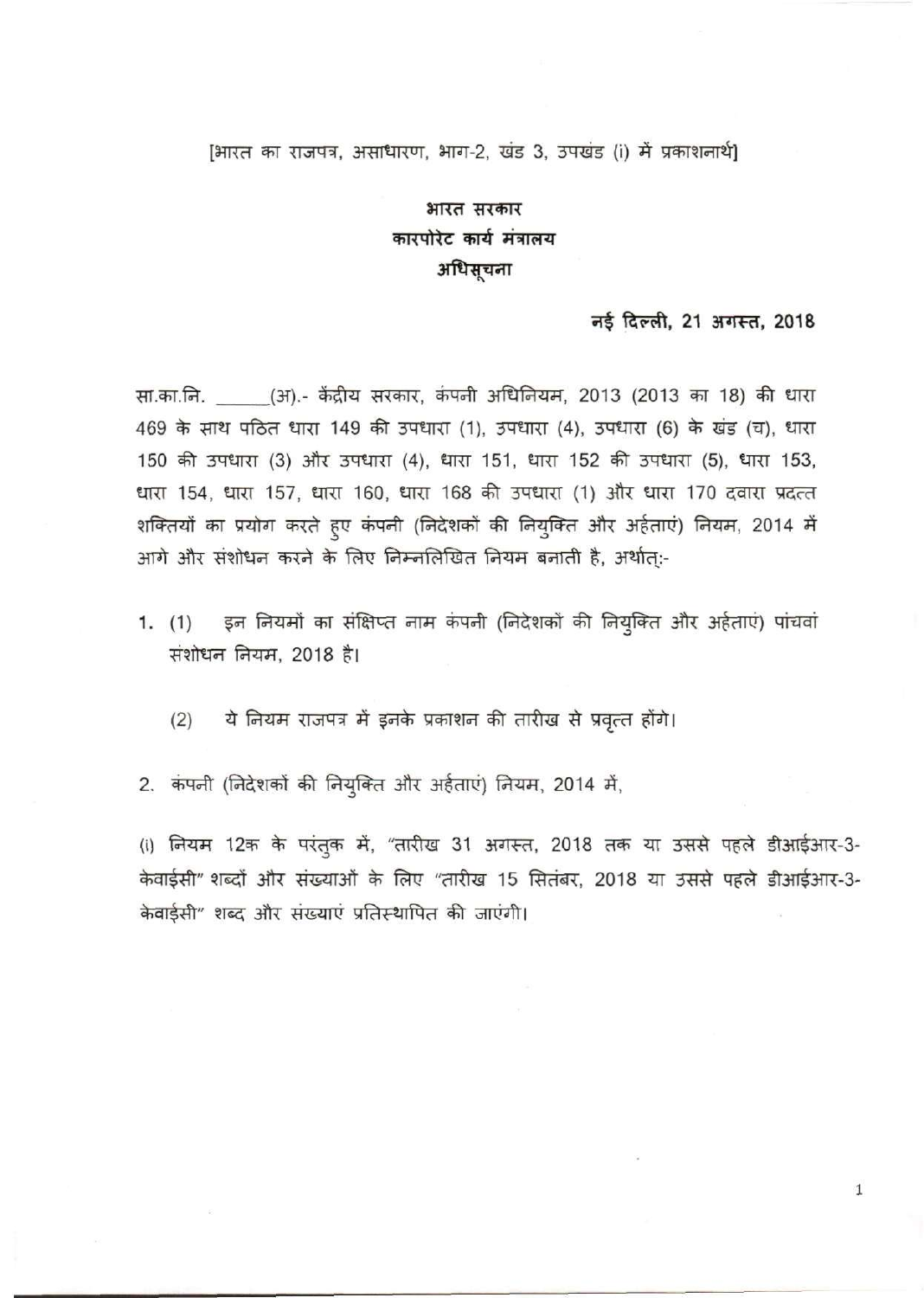(ii) अनुलग्नक में प्ररूप संख्या डीआईआर-3-केवाईसी के लिए निम्नलिखित प्ररूप प्रतिस्थापित किया जाएगा :-

| "प्ररूप संख्या डीआईआर-3-केवाईसी                                                    |                | निदेशकों की केवाईसी |
|------------------------------------------------------------------------------------|----------------|---------------------|
| [कंपनी (निदेशकों की नियुक्ति और अर्हताएं)<br>नियम, 2014 के नियम 12क के अनूसरण में) | मन्त्रांख जयते |                     |
|                                                                                    |                |                     |

० अंग्रेजी प्ररूप की भाषा ० हिन्दी

टिप्पण -

- \*चिन्हित सभी फील्ड भरनी अनिवार्य हैं

- यदि भारतीय नागरिक हैं तो सभी मामलों में आयकर स्थायी खाता संख्या (आयकर पैन) अनिवार्य है चाहे आयकर पैन में कोई परिवर्तन न हुआ हो। ऐसे मामलों में निदेशकों का विवरण आयकर पैन के अनुसार होना चाहिए। यदि आयकर पैन के अनुसार विवरण सही न हो तो निदेशक/पदनामित भागीदार को पहले अपने आयकर पैन के विवरण सही करने का परामर्श दिया जाता है। कृपया विवरण के लिए निर्देश किट दे**खें**।

(क) \*निदेशक पहचान संख्या \_\_\_\_\_\_\_\_\_\_\_\_\_ (पहले से भरा हूआ) 1. (ख) नाम \_\_\_

2. \*निदेशक का नाम (पूरा नाम भरें तथा संक्षिप्तियों का प्रयोग न करें)

(क)

उपनाम \_\_\_\_\_\_\_\_\_\_\_\_\_\_\_\_\_\_\_\_\_\_\_\_ (ড)

(না) मध्य नाम \_\_\_\_\_\_\_\_\_\_\_\_\_\_\_\_\_\_\_

'पिता का नाम (विवाहित महिलाएं भी पिता का नाम भरें) 3, प्रथम नाम \_\_\_\_\_\_\_<del>\_\_\_\_\_\_\_\_\_\_\_\_</del>\_\_\_\_\_\_\_\_

. उपनाम \_\_\_\_ \_\_\_\_\_\_ \_\_\_\_\_\_\_ \_\_\_\_\_ \_\_\_\_ मध्य नाम \_\_\_\_\_\_\_

\*क्या भारतीय नागरिक है  $O$  हां  $O$  नहीं 4.

2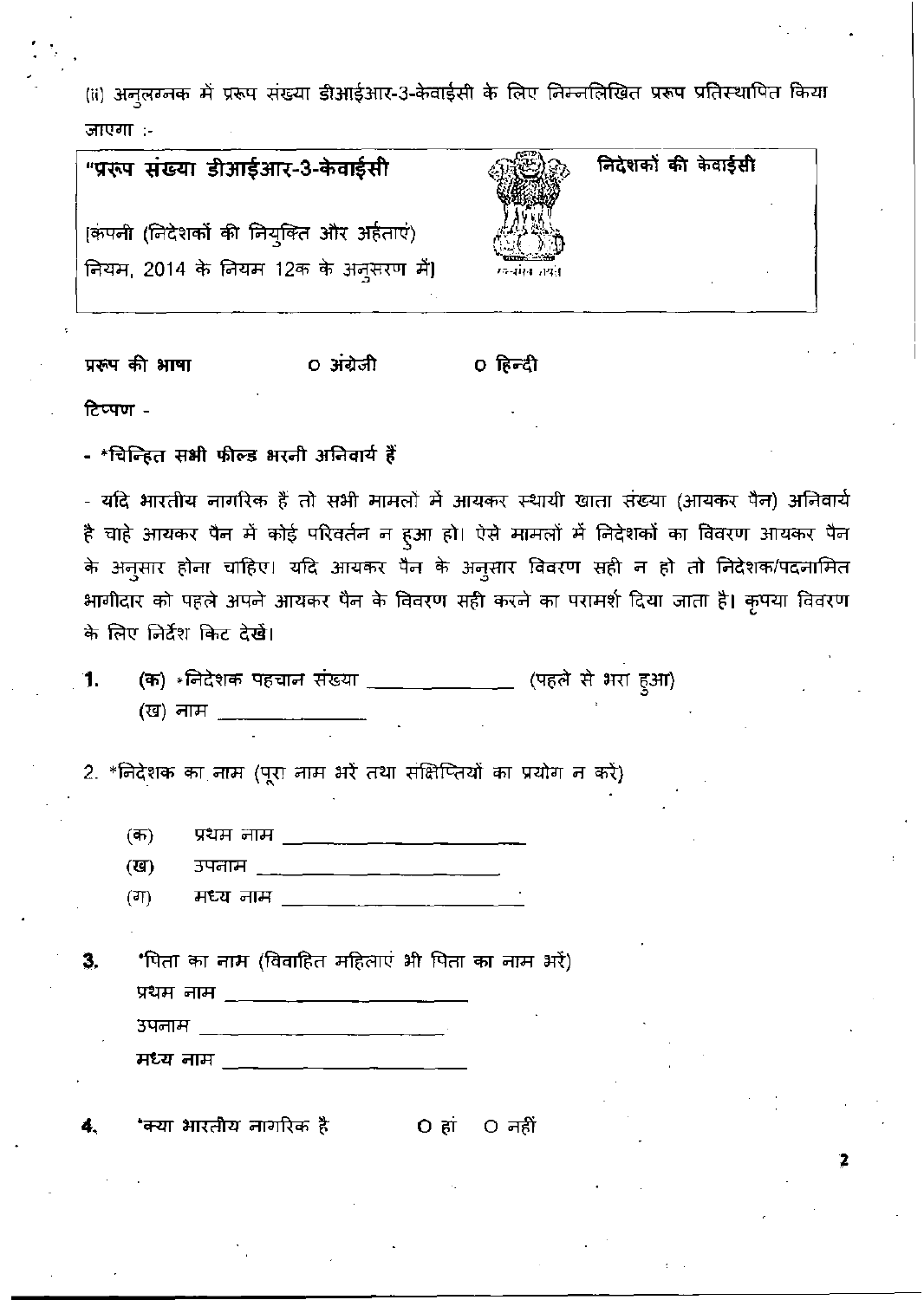|     | <u>5. राष्ट्रीयता</u> _____________________                                      |
|-----|----------------------------------------------------------------------------------|
|     | 6. 'क्या भारत के निवासी है O हां O नहीं                                          |
|     | 7. *जन्म की तारीख ___________________(दिन/मास/वर्ष)                              |
|     | 8. 'लिंग पुरूष O स्त्री O ट्रांसजेंडर O                                          |
|     | 9. आयकर स्थायी खाता संख्या ______________________ [आयकर पैन को सत्यापित करें]    |
|     | 10. क्या आपके पास आधार है o हां O नहीं                                           |
|     | आधार संख्या <u>_____________</u> ____                                            |
|     |                                                                                  |
|     | 12. क्या आपके पास पासपोर्ट है <a><br/>#पासपोर्ट संख्या</a>                       |
|     | 13. ड्राइविंग लाइसेंस संख्या ________________________                            |
|     | 14. 'व्यक्तिगत मोबाइल नं. ____________ [राष्ट्र कोड] [मोबाइल नं.]<br>ओटीपी भेजें |
|     | 15. *व्यक्तिगत ई-मेल ___________________                                         |
|     | 16.    *मोबाइल नंबर के लिए ओटीपी दर्ज करें                                       |
|     | ओटीपी सत्यापित करें                                                              |
| 18. | स्थायी आवासीय पता                                                                |
|     | क्या भारत से बाहर स्थायी पता है O हां O नहीं                                     |

 $\overline{3}$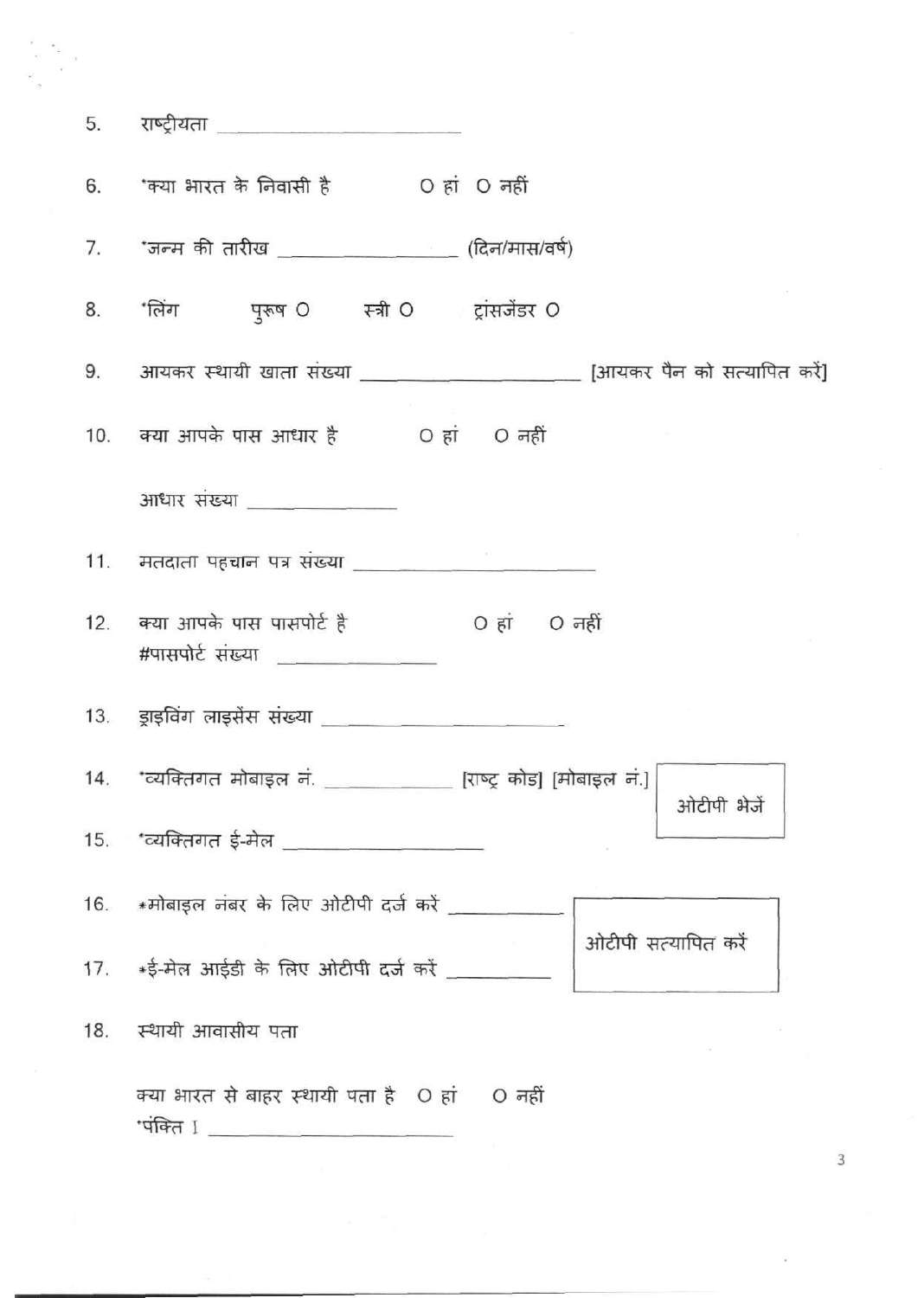|              | 'राज्य _________________________________ *पिन कोड                         |               |                  |
|--------------|---------------------------------------------------------------------------|---------------|------------------|
|              | *आईएसओ कंट्री कोड _____________ *दूरभाष _______________ फैक्स_____        |               |                  |
|              |                                                                           |               |                  |
| 19.          | ंक्या वर्तमान आवासीय पता और स्थायी आवासीय पता एक ही है     हां O   नहीं O |               |                  |
| 20.          | वर्तमान आवासीय पता                                                        |               |                  |
|              |                                                                           |               |                  |
|              |                                                                           |               |                  |
|              |                                                                           |               |                  |
|              | *राज्य _________________________ *पिन कोड ____________                    |               |                  |
|              | आईएसओ कंट्री कोड ____ _______ दूरभाष ___________ फैक्स ________           |               |                  |
|              | देश ____________________                                                  |               |                  |
|              |                                                                           |               |                  |
|              |                                                                           |               |                  |
| संलग्नक      |                                                                           |               |                  |
|              |                                                                           |               | संलग्नको की सूची |
| 1.           | 'स्थायी पते का प्रमाण                                                     | (संलग्न करे)  |                  |
| (2.          | आधार कार्ड की प्रति                                                       | (संलग्न करें) |                  |
| 3.           | पासपोर्ट की प्रति                                                         | (संलग्न करें) |                  |
| $\mathbf{4}$ | वर्तमान पते का सबूत                                                       | (संलग्न करें) |                  |
| 5.           | वैकल्पिक संलग्नक- यदि कोई हो                                              | (संलग्न करें) |                  |
|              |                                                                           |               | (संलग्लक हटाएं)  |

# <u>सत्यापन</u>

मैं पुष्टि और सत्यापन करता/करती हूं कि इस प्ररूप में दिए गए सभी विवरण सही है और इससे संलग्न किए जा रहे दस्तावेजों के अनुरूप हैं।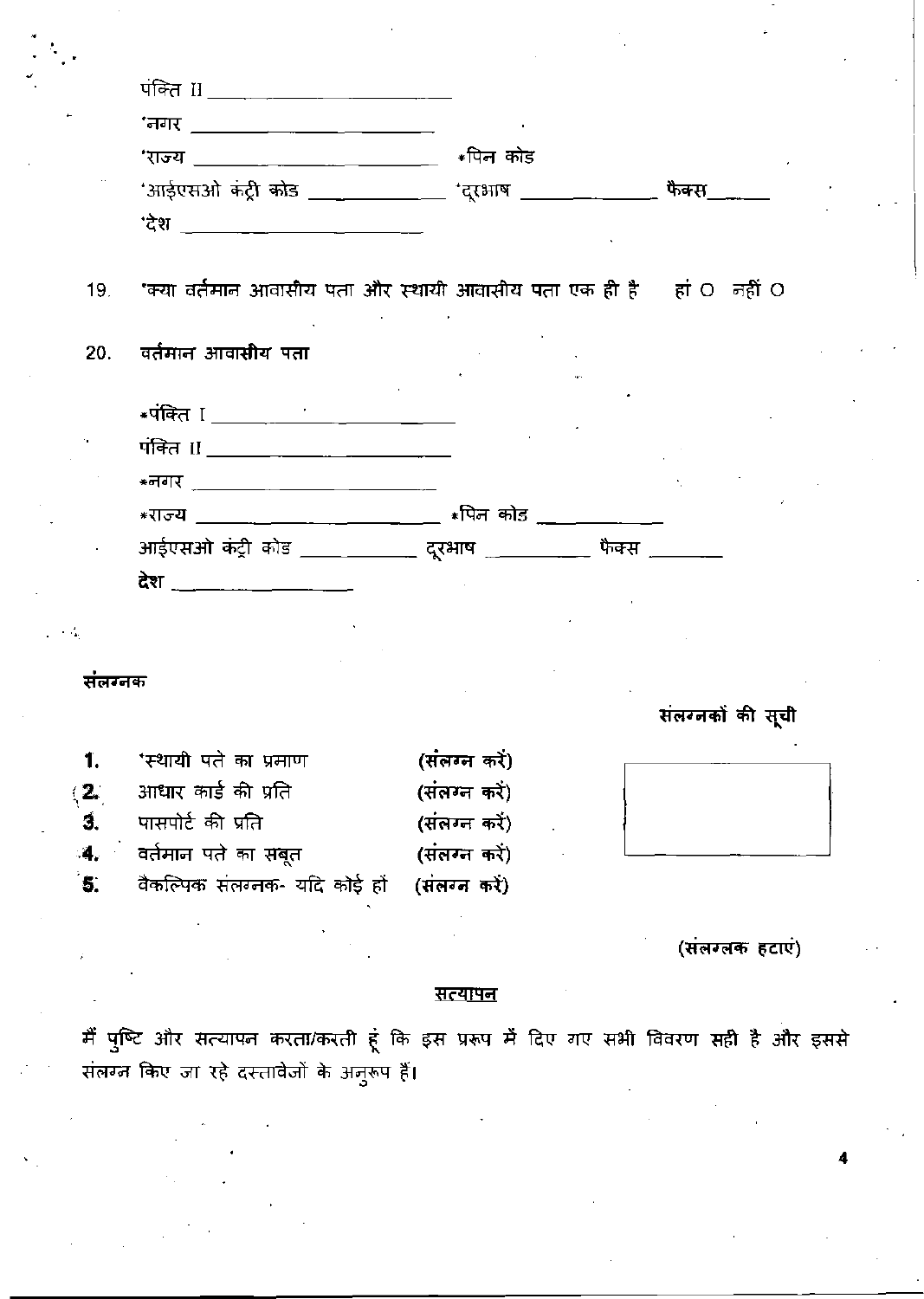- प्ररूप डीआईआर-3-केवाईसी के साथ संलग्न किए जा रहे दस्तावेज मेरे हैं। मैं यह भी  $(i)$ पुष्टि करता/करती हूं कि सभी अपेक्षित दस्तावेज संबंधित सरकारी प्राधिकारी द्वारा सम्यक रूप से प्रमाणित किए गए हैं और उक्त प्ररूप डीआईआर-3-केवाईसी के साथ संलग्न किए जा रहे हैं और
- मैं यह भी पुष्टि करता/करती हूं कि मेरा मोबाइल नंबर और ई-मेल आईडी व्यक्तिगत हैं।  $(ii)$
- (iii) मुझे किसी आर्थिक अपराध न्यायालय अथवा न्यायिक मजिस्ट्रेट न्यायालय अथवा उच्च न्यायालय अथवा किसी अन्य न्यायालय द्वारा घोषित अपराधी करार नहीं किया गया है,
- (iv) मूझे कंपनी अधिनियम, 2013 की धारा 154 के अधीन पहले कोई निदेशक पहचान संख्या (डीआईएन) या सीमित देयता भागीदारी अधिनियम, 2008 की धारा 7 के अधीन कोई पद नामित भागीदार पहचान संख्या आबंटित नहीं की गई है,
- (v) यदि इस आवेदन में दिया गया कोई विवरण मिथ्या पाया जाता है या कोई महत्वपूर्ण सूचना का लोप किया पाया जाता है तो मुझे इस अधिनियम की धारा 448 और भारतीय दंड संहिता 1860 के संबंधित प्रावधानों के अधीन और यथा लागू किसी अन्य कानून के अधीन दंड दिया जा सकता है।

"आवेदक द्वारा डिजीटल हस्ताक्षर हेत्

 $\frac{1}{2}$ 

#### प्रमाणन

मैं घोषणा करता हूं कि मुझे इस प्ररूप के प्रमाणन/सत्यापन के प्रयोजन हेतु सम्यक् रूप से नियुक्त किया गया है। मैं यह प्रमाणित करता हूं कि :-

□ 'मै घोषणा करता हूं कि मैंने संलग्न दस्तावेज की मूल प्रति के अवलोकन के आधार पर आवेदक की पहचान के बारें में समाधान कर लिया है।

टिप्पणः आवेदक के भारत के बाहर निवास करने की स्थिति में ब्यौरे यथाविहित सत्यापन करने वाले प्राधिकारी दवारा सम्यक् रूप से सत्यापित दस्तावेजों से किया जाना है।

□ 'मैंने प्रस्तुत किए गए मूल दस्तावेजों के आधार पर आवेदक के दस्तावेजों का सत्यापन और साक्ष्यांकन कर लिया है।

5

□ 'इस आवेदन के साथ संलग्न सभी अपेक्षित संलग्नक पूर्ण हैं।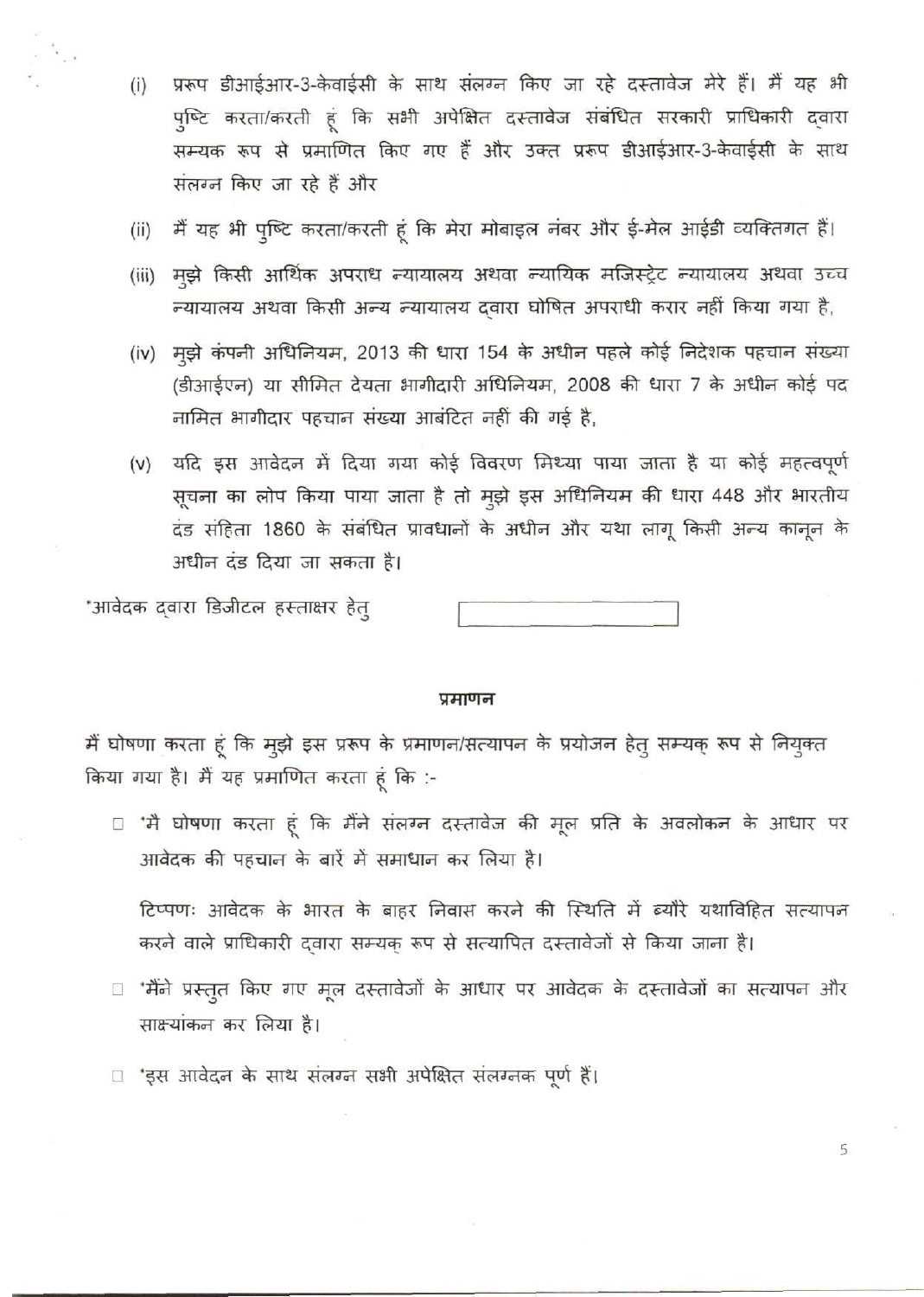- □ 'मैंने इस प्ररूप की विषयवस्तु और इससे संबंधित मामलों के लिए कंपनी अधिनियम, 2013 के प्रावधानों और इसके अधीन बनाए गए नियमों को पढ़ा है तथा मैंने कंपनी/आवेदक दवारा रखे जा रहे मूल अभिलेखों से उपर्युक्त विशिष्टियों (संलग्नक सहित) का सत्यापन कर लिया है जो कि इस प्ररूप की विषयवस्तु है और इन्हैं सत्य, सही और पूर्ण पाया है तथा इस प्ररूप में कोई महत्वपूर्ण सूचना छुपायी नहीं गई है।
- □ 'मैं यह भी प्रमाणित करता हूं कि :-
	- \*मोबाइल नंबर और ई-मेल आईडी इस प्ररूप पर हस्ताक्षर करने वाले आवेदक/निदेशक के हैं।
	- ं 'सभी अपेक्षित संलग्ननक इस प्ररूप के साथ पूर्ण रूप से और पठनीय रूप से संलग्न किये गए हैं।
	- 'मैंने आगामी संदर्भ के लिए अपने अभिलेखों में इस प्ररूप और इसके संलग्नकों की एक प्रतिलिपि रख ली है।
	- 'यह ज्ञात है कि यदि कभी भी कोई प्रमाणन मिथ्या पाया गया तो मेरे विरुद्ध कंपनी  $\circ$ अधिनियम, 2013 की धारा 448 के अधीन कार्रवाई की जा सकती है।

| *अंकीय हस्ताक्षर करने के लिए                           |                                          |  |  |  |
|--------------------------------------------------------|------------------------------------------|--|--|--|
| ∗श्रेणी                                                |                                          |  |  |  |
| * एसोसिएट हैं या फेलो     O एसोसिएट<br>*सदस्यता संख्या | O फेलो                                   |  |  |  |
| *प्रैक्टिस का प्रमाण पत्र                              |                                          |  |  |  |
| <u>संशोधित करें</u><br>फॉर्म चेक क <u>रें</u>          | <u>पूर्व संवीक्षा</u><br><u>प्रस्तुत</u> |  |  |  |

टिप्पणः धारा 448 और 449 की ओर भी ध्यान आकृष्ट किया जाता है जिसमें क्रमशः मिथ्या विवरण/प्रमाण-पत्र और मिथ्या साक्ष्य के लिए दंड का प्रावधान है।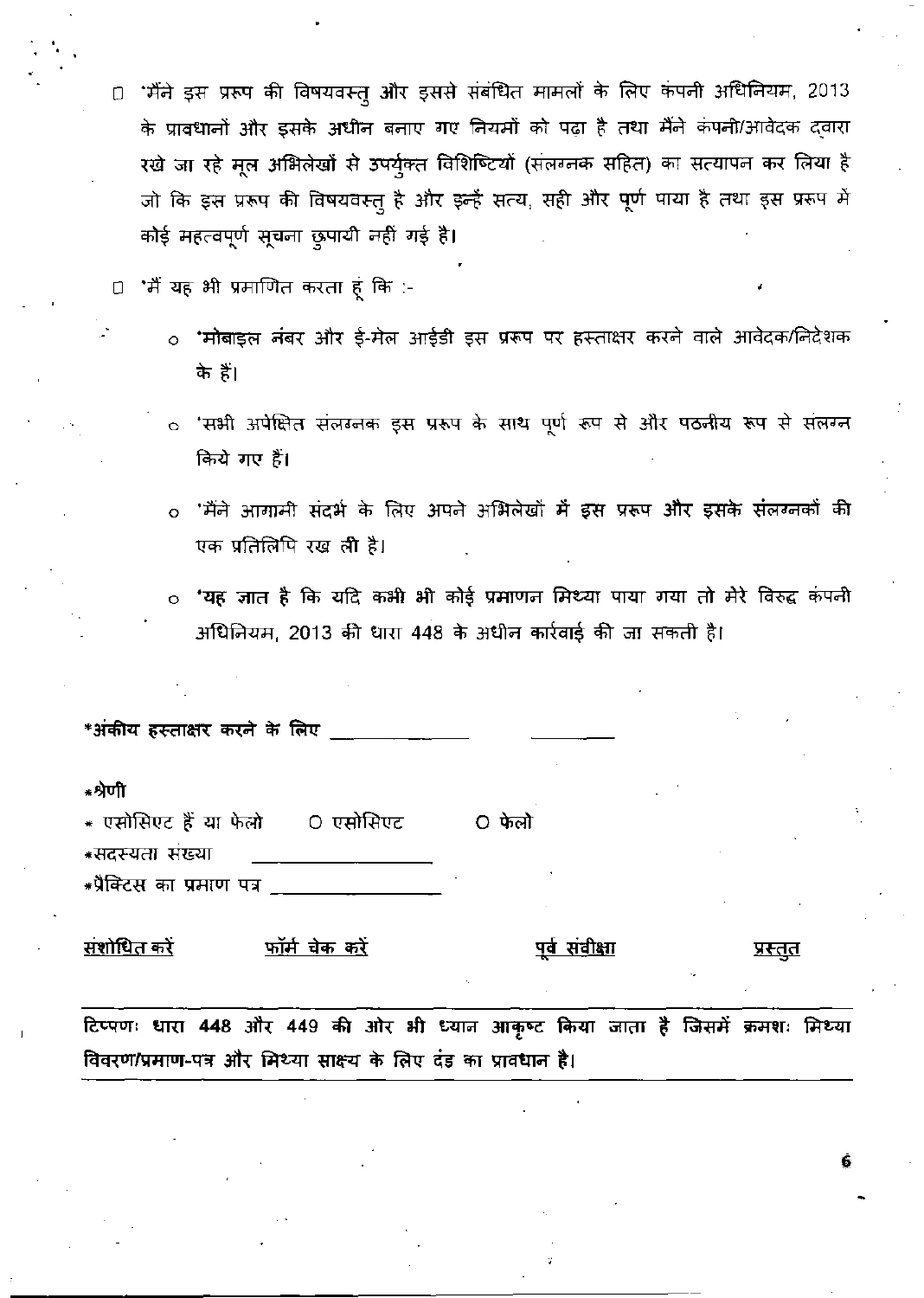सिर्फ कार्यालय प्रयोग हेतु

ई-फार्म सेवा अनुरोध संख्या (एसआरएन) \_\_\_\_\_\_\_\_ ई-फार्म जमा करने की तारीख (दिन/मास/वर्ष)

प्राधिकृत अधिकारी के अंकीय हस्ताक्षर

ई-प्ररूप को अनुमोदित किया जाता है \_\_\_\_\_\_\_\_\_\_\_\_\_\_(दिन/मास/वर्ष)

इस ई-प्ररूप को अस्वीकृत किया जाता है \_\_\_\_\_\_\_\_\_\_\_ (जमा करने की पुष्टि करें)

हस्ताक्षर की तारीख

या

इस ई-प्ररूप को इलेक्ट्रॉनिक रीति से एवं निदेशक और व्यवसायिक दवारा दिए गए यथातथ्यता के विवरण के आधार पर कंपनी रजिस्ट्रार द्वारा रखी गई फाइल में रख दिया गया है।"

7